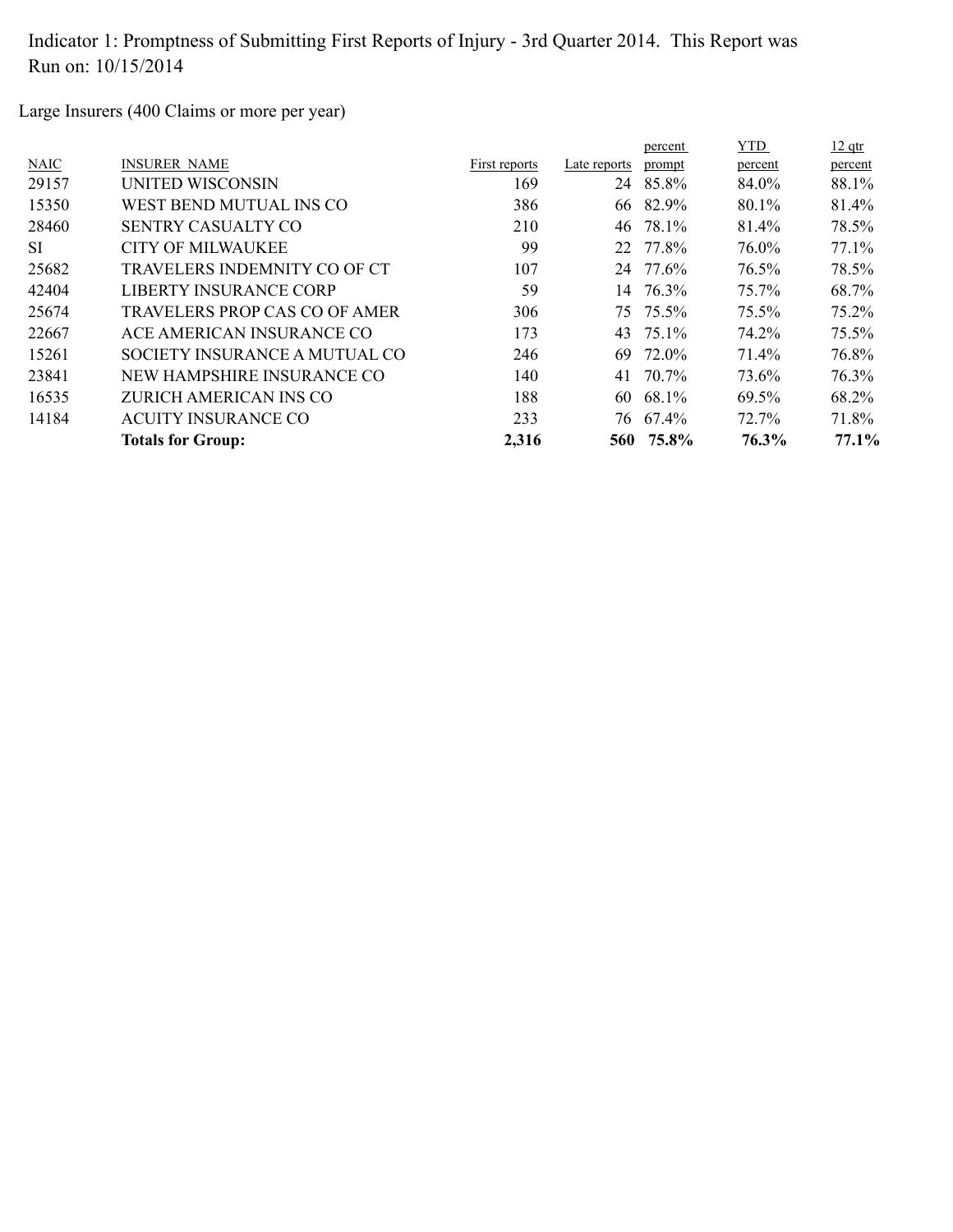Medium Size Insurers (65 -399 Claims or more per year)

|             |                                         |                      |                | percent  | <b>YTD</b> | $12$ qtr |
|-------------|-----------------------------------------|----------------------|----------------|----------|------------|----------|
| <b>NAIC</b> | <b>INSURER NAME</b>                     | <b>First reports</b> | Late reports   | prompt   | percent    | percent  |
| 20508       | VALLEY FORGE INS CO                     | 9                    | $\theta$       | 100.0%   | 92.6%      | 91.7%    |
| 13935       | FEDERATED MUTUAL INS CO                 | 20                   | $\overline{2}$ | 90.0%    | 90.6%      | 89.7%    |
| 14303       | <b>INTEGRITY MUTUAL INS CO</b>          | 36                   |                | 3 91.7%  | 90.3%      | 88.8%    |
| 18988       | <b>AUTO OWNERS INS CO</b>               | 26                   | $\overline{2}$ | 92.3%    | 89.8%      | 84.0%    |
| 11527       | LEAGUE OF WIS MUNICIPALITIES MUTUA      | 30                   | 4              | 86.7%    | 89.4%      | 90.1%    |
| 10166       | ACCIDENT FUND INS CO OF AMERICA         | 47                   | 6              | 87.2%    | 88.9%      | 81.2%    |
| 21407       | <b>EMCASCO INSURANCE CO</b>             | 68                   | $\tau$         | 89.7%    | 88.0%      | 89.6%    |
| 43575       | INDEMNITY INSURANCE CO OF NORTH AN      | 10                   | $\theta$       | 100.0%   | 87.5%      | 82.2%    |
| 13986       | FRANKENMUTH MUTUAL INS CO               | 23                   | 3              | 87.0%    | 86.6%      | 83.8%    |
| 21415       | <b>EMPLOYERS MUTUAL CAS CO</b>          | 14                   |                | 2 85.7%  | 85.7%      | 81.2%    |
| 26042       | WAUSAU UNDERWRITERS INS CO              | 14                   | $\theta$       | 100.0%   | 85.7%      | 85.5%    |
| 29424       | HARTFORD CASUALTY INS CO                | 35                   | 3              | 91.4%    | 85.4%      | 85.8%    |
| 23035       | LIBERTY MUTUAL FIRE INS CO              | 19                   | $\overline{2}$ | 89.5%    | 85.4%      | 82.3%    |
| 10998       | MICHIGAN COMMERCIAL INS MUTUAL          | $\tau$               | $\theta$       | 100.0%   | 84.4%      | 77.7%    |
| 11374       | <b>SFM MUTUAL INS CO</b>                | 51                   | 11             | 78.4%    | 82.9%      | 85.2%    |
| 19445       | NATIONAL UNION FIRE INS CO OF PITTSB    | 40                   | $7^{\circ}$    | 82.5%    | 82.6%      | 84.1%    |
| 24830       | CITIES & VILLAGES MUTUAL INS CO         | 18                   |                | 3 83.3%  | 82.5%      | 80.0%    |
| <b>SI</b>   | <b>DEPT OF ADMINISTRATION</b>           | 63                   | 9              | 85.7%    | 82.0%      | 81.8%    |
| 22543       | SECURA INSURANCE A MUTUAL CO            | 104                  | 18             | 82.7%    | 81.7%      | 77.1%    |
| 21458       | <b>EMPLOYERS INSURANCE CO OF WAUSAU</b> | 56                   | 12             | 78.6%    | 80.6%      | 85.1%    |
| 20494       | <b>TRANSPORTATION INS CO</b>            | 24                   | 7              | 70.8%    | 80.2%      | 78.3%    |
| 19682       | HARTFORD FIRE INSURANCE CO              | $8\,$                | $\mathbf{1}$   | 87.5%    | 80.0%      | 79.1%    |
| 15377       | WESTERN NATIONAL MUTUAL INS CO          | 59                   | 15             | 74.6%    | 79.7%      | 82.4%    |
| SI          | <b>COUNTY OF MILWAUKEE</b>              | 37                   | 9              | 75.7%    | 78.7%      | 60.0%    |
| 19275       | AMERICAN FAMILY MUTUAL INS CO           | 20                   | $\overline{4}$ | 80.0%    | 78.3%      | 76.7%    |
| 11150       | <b>ARCH INSURANCE CO</b>                | 26                   | 8              | 69.2%    | 78.3%      | 75.6%    |
| 25666       | TRAVELERS INDEMNITY CO OF AMERICA       | 15                   | 2              | 86.7%    | 78.3%      | 77.7%    |
| 19950       | WILSON MUTUAL INS CO                    | 62                   | 16             | 74.2%    | 77.2%      | 80.3%    |
| 23434       | MIDDLESEX INSURANCE CO                  | 91                   | 21             | 76.9%    | 76.7%      | 77.9%    |
| 37885       | XL SPECIALTY INSURANCE COMPANY          | 50                   | 10             | 80.0%    | 75.8%      | 72.5%    |
| 19429       | INSURANCE CO OF STATE OF PA             | 32                   | 8              | 75.0%    | 75.6%      | 72.5%    |
|             | PRAETORIAN INS CO                       | 27                   |                | 10 63.0% |            |          |
| 37257       |                                         |                      |                |          | 75.6%      | 73.5%    |
| 40142       | AMERICAN ZURICH INS CO                  | 32                   |                | 6 81.3%  | 75.3%      | 72.5%    |
| 25402       | EMPLOYERS ASSURANCE CORP                | 32                   | 8              | 75.0%    | 74.7%      | 78.4%    |
| SI          | KOHLER CO                               | 17                   |                | 4 76.5%  | 74.1%      | 72.5%    |
| 19410       | COMMERCE & INDUSTRY INS CO              | 14                   | 3              | 78.6%    | 73.7%      | 80.9%    |
| 15091       | RURAL MUTUAL INS CO                     | 76                   | 20             | 73.7%    | 73.3%      | 81.9%    |
| 29459       | TWIN CITY FIRE INS CO                   | 127                  |                | 43 66.1% | 72.9%      | 78.1%    |
| 26271       | ERIE INSURANCE EXCHANGE                 | 30                   |                | 4 86.7%  | 71.7%      | 79.3%    |
| 24988       | SENTRY INSURANCE A MUTUAL CO            | 93                   |                | 24 74.2% | 71.6%      | 79.6%    |
| 24147       | OLD REPUBLIC INS CO                     | 155                  |                | 41 73.5% | 71.5%      | 71.7%    |
| 20397       | VIGILANT INSURANCE CO                   | 19                   |                | 9 52.6%  | 71.4%      | 77.6%    |
| 24228       | PEKIN INSURANCE CO                      | 20                   | 6              | 70.0%    | 69.4%      | 81.8%    |
| 10677       | CINCINNATI INSURANCE CO                 | 61                   | 17             | 72.1%    | 68.8%      | 79.1%    |
| 15105       | SAFETY NATIONAL CASUALTY CORP           | 32                   |                | 11 65.6% | 67.5%      | 74.6%    |
| 23817       | <b>ILLINOIS NATIONAL INS CO</b>         | 64                   |                | 26 59.4% | 66.9%      | 72.3%    |
| SI          | <b>CITY OF MADISON</b>                  | 41                   |                | 10 75.6% | 66.7%      | 65.4%    |
| 10804       | CONTINENTAL WESTERN INS CO              | 6                    |                | 3 50.0%  | 65.2%      | 78.4%    |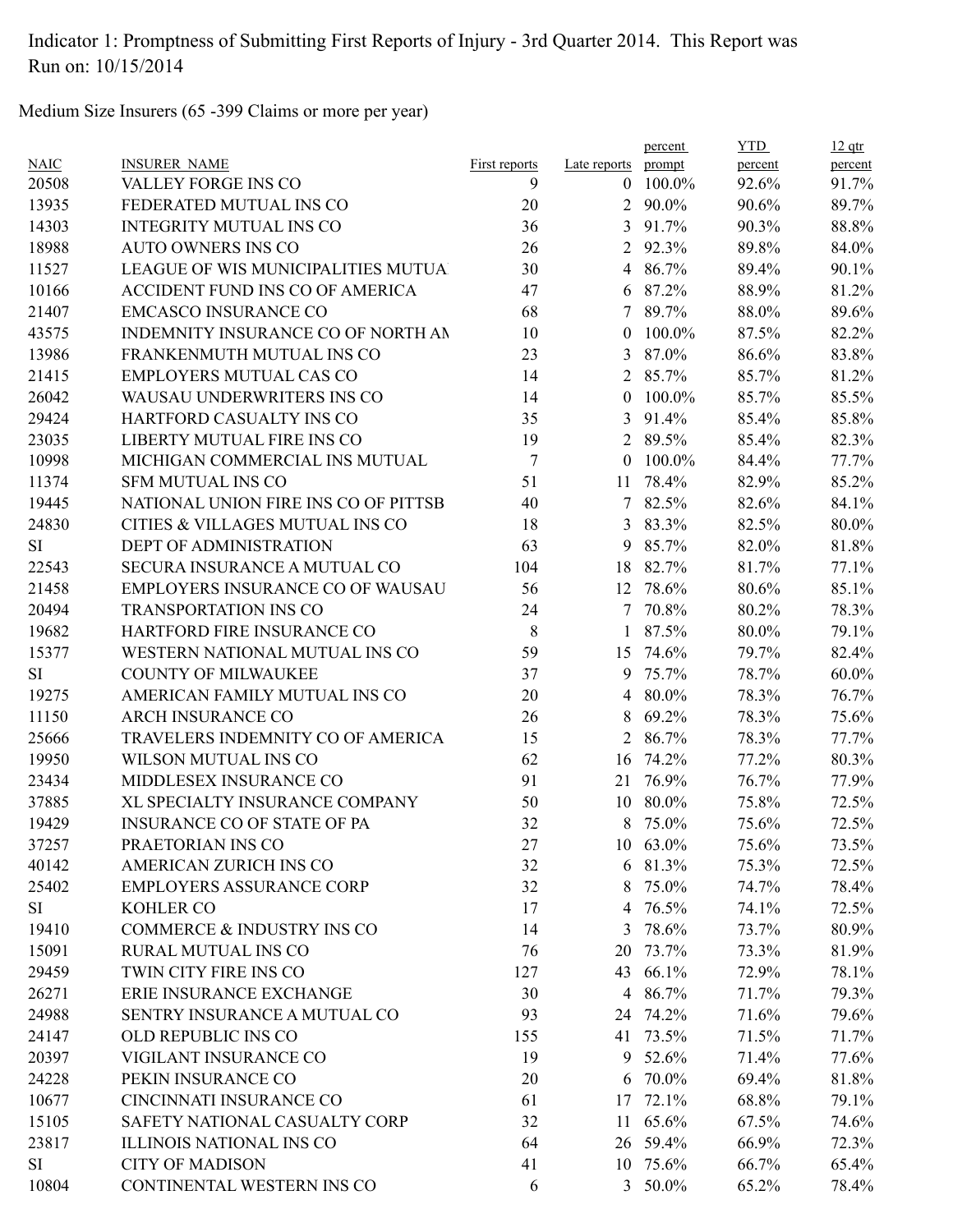Medium Size Insurers (65 -399 Claims or more per year)

|             | <b>Totals for Group:</b>           | 2,235         | 559          | 75.0%           | 75.1%      | 77.5%    |
|-------------|------------------------------------|---------------|--------------|-----------------|------------|----------|
| 22659       | <b>INDIANA INSURANCE CO</b>        | 14            |              | $7\quad 50.0\%$ | 34.3%      | 62.8%    |
| 19259       | SELECTIVE INS CO OF SOUTH CAROLINA | 23            | 12           | 47.8%           | 43.5%      | $42.6\%$ |
| 14176       | HASTINGS MUTUAL INS CO             | 29            |              | 12 58.6%        | 48.7%      | $60.1\%$ |
| 13021       | UNITED FIRE & CASUALTY CO          | 13            |              | $7\quad 46.2\%$ | 50.0%      | 71.2%    |
| 24449       | REGENT INSURANCE CO                | 45            | 20           | 55.6%           | 52.5%      | 74.6%    |
| 20281       | FEDERAL INSURANCE CO               | 18            | 9.           | 50.0%           | 55.9%      | 63.5%    |
| <b>SI</b>   | MILWAUKEE BOARD OF SCHOOL DIR      | 39            |              | 18 53.8%        | 56.7%      | 60.7%    |
| 23787       | NATIONWIDE MUTUAL INS CO           | 17            |              | $6\quad 64.7\%$ | 58.1%      | 62.8%    |
| 24414       | <b>GENERAL CAS CO OF WI</b>        | 17            |              | 8 52.9%         | 58.5%      | 71.4%    |
| 12262       | PENN MFRS ASSOCIATION INS CO       | 28            | 11           | $60.7\%$        | 61.5%      | 55.1%    |
| <b>SI</b>   | UW-SYSTEM ADMINISTRATION           | 32            | 9            | 71.9%           | 64.8%      | 72.5%    |
| <b>NAIC</b> | <b>INSURER NAME</b>                | First reports | Late reports | prompt          | percent    | percent  |
|             |                                    |               |              | percent         | <b>YTD</b> | $12$ qtr |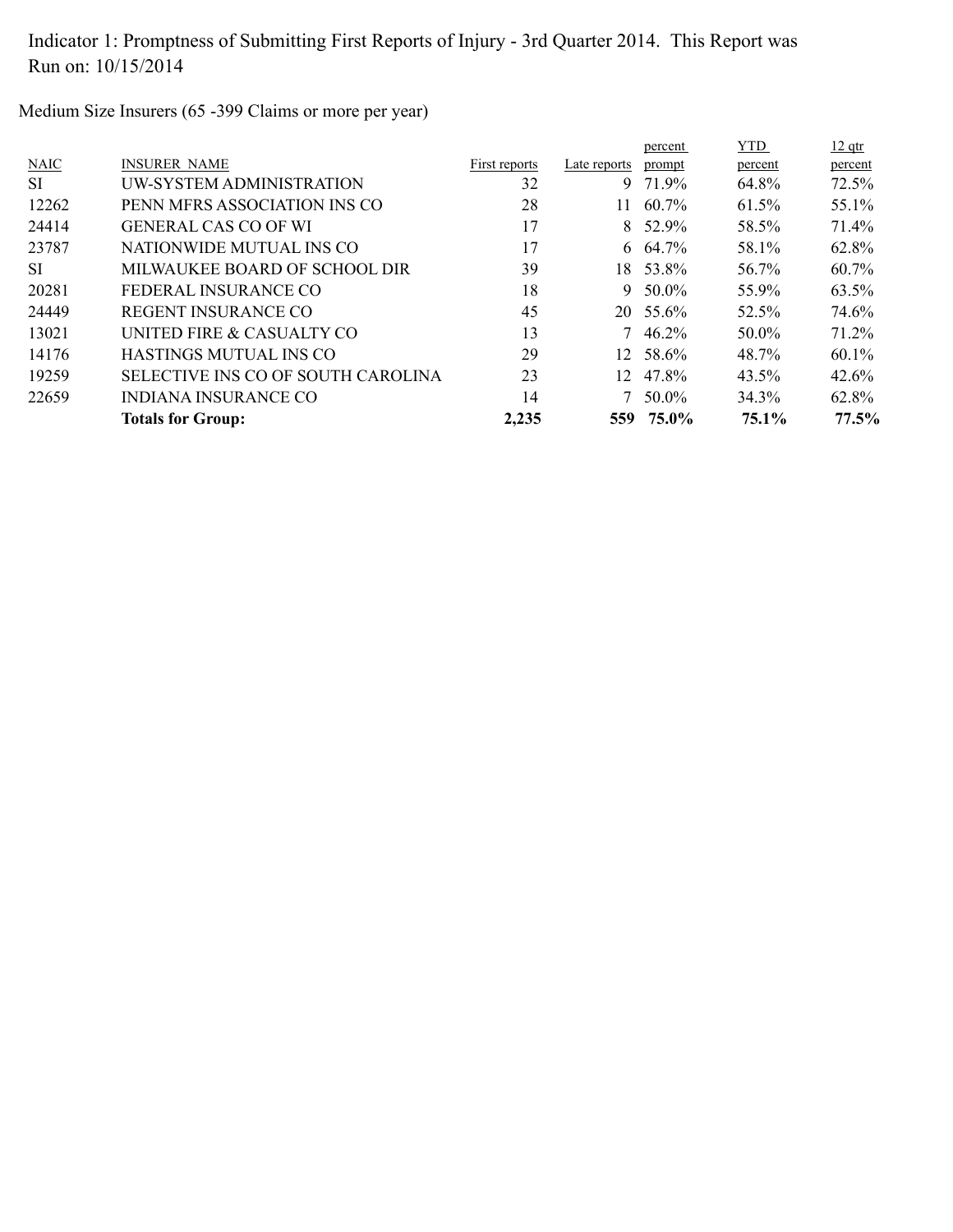Small Size Insurers (Less than 65 Claims per year)

|             |                                     |                      |                    | percent      | <b>YTD</b> | $12$ qtr |
|-------------|-------------------------------------|----------------------|--------------------|--------------|------------|----------|
| <b>NAIC</b> | <b>INSURER NAME</b>                 | <b>First reports</b> | Late reports       | prompt       | percent    | percent  |
| 28304       | FEDERATED SERVICE INSURANCE CO      | 5                    | $\mathbf{1}$       | 80.0%        | 91.7%      | 95.0%    |
| <b>SI</b>   | <b>MARTEN TRANSPORT LTD</b>         | 8                    |                    | 1 87.5%      | 86.2%      | 94.3%    |
| <b>SI</b>   | <b>BRUNSWICK CORPORATION</b>        | 9                    |                    | 2 77.8%      | 88.9%      | 91.7%    |
| 12006       | <b>DISTRICTS MUTUAL INS</b>         | $\overline{c}$       | $\overline{0}$     | 100.0%       | 93.8%      | 91.6%    |
| <b>SI</b>   | <b>USF HOLLAND INC</b>              | 4                    | 2                  | 50.0%        | 85.0%      | 91.6%    |
| <b>SI</b>   | <b>COUNTY OF WASHINGTON</b>         | 3                    | $\theta$           | 100.0%       | 93.3%      | 91.4%    |
| 20613       | <b>SPARTA INSURANCE CO</b>          | 1                    | $\mathbf{1}$       | $0.0\%$      | 80.0%      | 89.7%    |
| <b>SI</b>   | <b>COLUMBIA ST MARY'S INC</b>       | 5                    | 2                  | $60.0\%$     | 92.6%      | 89.4%    |
| $\rm SI$    | SSM HEALTH CARE OF WISCONSIN INC    | 9                    | $\mathbf{2}$       | 77.8%        | 86.1%      | 88.4%    |
| $\rm SI$    | FEDEX FREIGHT INC                   | 9                    | $\theta$           | 100.0%       | 97.1%      | 88.4%    |
| 32700       | <b>OWNERS INS CO</b>                | 10                   | 4                  | $60.0\%$     | 78.6%      | 87.2%    |
| 36463       | DISCOVER PROPERTY & CASUALTY INSUF  | 3                    | $\theta$           | 100.0%       | 92.9%      | 86.4%    |
| <b>SI</b>   | JOY GLOBAL SURFACE MINING INC       | 9                    | 2                  | 77.8%        | 84.6%      | 85.6%    |
| 26956       | WIS COUNTY MUTUAL INS CORP          | 12                   | 3                  | 75.0%        | 79.5%      | 85.4%    |
| <b>SI</b>   | <b>TARGET CORP (STORES)</b>         | 14                   | 3                  | 78.6%        | 78.8%      | 84.8%    |
| 30104       | HARTFORD UNDERWRITERS INS CO        | 5                    | $\left( 0 \right)$ | 100.0%       | 85.7%      | 83.3%    |
| <b>SI</b>   | SCHNEIDER NATIONAL CARRIERS INC     | $\overline{2}$       | $\theta$           | 100.0%       | 100.0%     | 83.1%    |
| 26069       | WAUSAU BUSINESS INS CO              | 3                    |                    | 66.7%        | 80.0%      | 82.2%    |
| <b>SI</b>   | <b>KWIK TRIP INC</b>                | 13                   | $\theta$           | 100.0%       | 88.9%      | 82.0%    |
| 11371       | <b>GREAT WEST CASUALTY CO</b>       | 32                   | 8                  | 75.0%        | 72.4%      | 81.3%    |
| <b>SI</b>   | <b>CITY OF KENOSHA</b>              | 12                   | 3                  | 75.0%        | 75.0%      | 80.9%    |
| 23043       | LIBERTY MUTUAL INS CO               | $\overline{2}$       | 1                  | 50.0%        | 63.6%      | 79.5%    |
| 22357       | HARTFORD ACCIDENT & INDEMNITY CO    | 7                    | $\mathbf{1}$       | 85.7%        | 72.7%      | 78.7%    |
| 26425       | WAUSAU GENERAL INS CO               | $\boldsymbol{0}$     | $\overline{0}$     | $0.0\%$      | $0.0\%$    | 78.5%    |
| 31003       | TRI STATE INS CO OF MN              | 3                    |                    | 66.7%        | 75.0%      | 78.4%    |
| <b>SI</b>   | NEWPAGE WISCONSIN SYSTEM INC        | 10                   | 2                  | 80.0%        | 89.5%      | 78.0%    |
| 31895       | AMERICAN INTERSTATE INS CO          | 20                   | 5                  | 75.0%        | 65.5%      | 75.0%    |
| 19038       | TRAVELERS CASUALTY & SURETY CO      | $\overline{7}$       | 2                  | 71.4%        | 68.0%      | 75.0%    |
| 21261       | ELECTRIC INSURANCE CO               | 10                   | 3                  | 70.0%        | 80.6%      | 74.7%    |
| 34924       | DAKOTA TRUCK UNDERWRITERS           | 1                    | $\theta$           | 100.0%       | 71.4%      | 74.2%    |
| 25143       | STATE FARM FIRE & CASUALTY CO       | 8                    | 2                  | 75.0%        | 71.4%      | 72.4%    |
| 20109       | <b>BITCO NATIONAL INS CO</b>        | 6                    |                    | $0$ 100.0%   | 90.5%      | 71.6%    |
| 41394       | BENCHMARK INSURANCE CO              | 2                    |                    | $0$ 100.0%   | 100.0%     | 70.8%    |
| 26247       | AMERICAN GUARANTEE & LIABILITY INS  | 3                    |                    | 2 33.3%      | 76.5%      | 70.7%    |
| 33600       | <b>L M INSURANCE CORP</b>           | 19                   |                    | 7 63.2%      | 58.2%      | 70.3%    |
| SI          | CNH AMERICA LLC                     | 11                   |                    | 4 63.6%      | 75.0%      | 70.1%    |
| 25615       | <b>CHARTER OAK FIRE INS CO</b>      | 9                    | 3                  | 66.7%        | 57.1%      | 69.7%    |
| 35386       | FIDELITY & GUARANTY INS CO          | $\boldsymbol{0}$     | $\overline{0}$     | $0.0\%$      | $0.0\%$    | 68.4%    |
| 18767       | CHURCH MUTUAL INSURANCE CO          | 13                   |                    | 4 69.2%      | 63.0%      | 68.0%    |
| SI          | FEDERAL EXPRESS CORPORATION         | 15                   |                    | $6\ 60.0\%$  | 63.2%      | 65.1%    |
| 25887       | UNITED STATES FIDELITY & GUARANTY C |                      | 1                  | $0.0\%$      | 53.3%      | 63.1%    |
| 31232       | WORK FIRST CASUALTY CO              | 1                    |                    | $0$ 100.0%   | 100.0%     | 61.7%    |
| 12777       | CHUBB INDEMNITY INS CO              | 4                    | 2                  | 50.0%        | 50.0%      | 60.9%    |
|             |                                     |                      |                    |              |            |          |
| SI          | MILWAUKEE TRANSPORT SERVICES INC    | 6                    |                    | 4 33.3%      | 66.7%      | 58.9%    |
| 20044       | BERKSHIRE HATHAWAY HOMESTATE INS    | 2                    | 1                  | 50.0%        | 40.0%      | 52.6%    |
| SI          | <b>COUNTY OF DANE</b>               | 12                   |                    | 8 33.3%      | 46.2%      | 50.0%    |
| 31534       | CITIZENS INSURANCE CO OF AMERICA    | 11                   | 3                  | 72.7%        | 72.7%      | 50.0%    |
| 32271       | DALLAS NATIONAL INSURANCE CO -WISF  | 2                    |                    | $2\ \ 0.0\%$ | 25.0%      | 48.1%    |